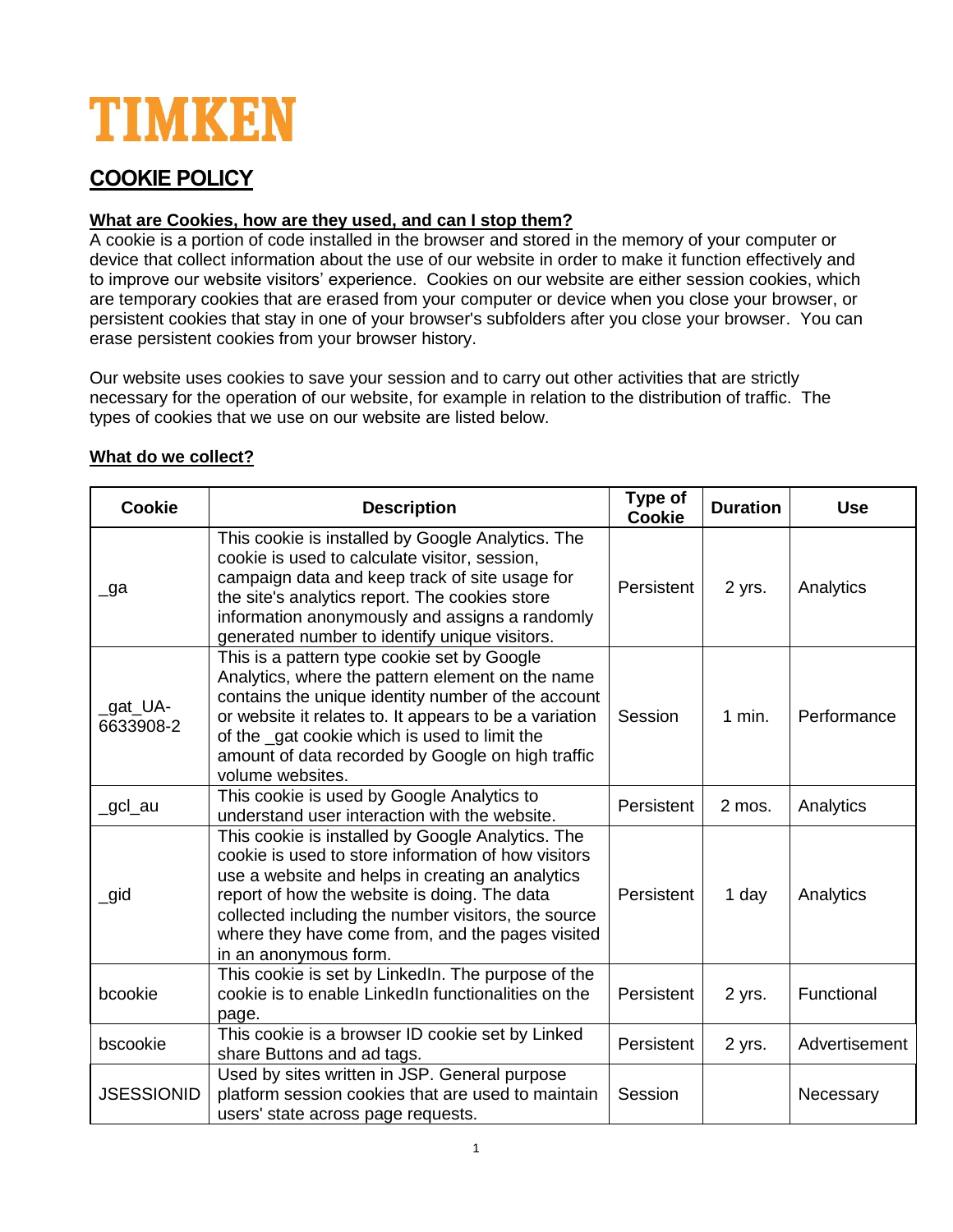| lang                    | This cookie is used to store the language<br>preferences of a user to serve up content in that<br>stored language the next time user visit the<br>website. | Session    |         | <b>Preferences</b> |
|-------------------------|------------------------------------------------------------------------------------------------------------------------------------------------------------|------------|---------|--------------------|
| lidc                    | This cookie is set by LinkedIn and used for<br>routing.                                                                                                    | Persistent | 1 day   | Functional         |
| wp-settings-<br>62      | Used to preserve user's wp-admin settings                                                                                                                  | Persistent | 1 yr.   | Functional         |
| wp-settings-<br>time-62 | Time at which wp-settings-{user} was set                                                                                                                   | Persistent | 1 yr.   | Functional         |
| same50916               | null                                                                                                                                                       | Session    | 30 min. | Other              |

### **What tracking tools does our website use?**

In addition, some of the services listed below use cookies to collect statistics in an anonymized and aggregated form and to track your browsing habits.

#### Google Analytics

Installs persistent cookies to calculate visitor, session, campaign data and to keep track of website usage for the website's analytics report as well as to understand user interaction with the website. These persistent cookies store information anonymously and assign randomly generated numbers to identify unique visitors. Google Analytics also installs session cookies that provide a pattern element on the name, which contains the unique identity number of the account or website it relates to.

To learn more about the use of cookies for Google analytics and to exercise choice regarding such cookies, please visit the [Google Analytics Opt-out Browser Add-on.](https://tools.google.com/dlpage/gaoptout)

#### Google Maps

Installs persistent cookies to calculate visitor, session, campaign data and to keep track of website usage for the website's analytics report as well as to understand user interaction with the website. These persistent cookies store information anonymously and assign randomly generated numbers to identify unique visitors.

#### LinkedIn

Installs persistent cookies to enable LinkedIn functionalities on the page and for routing directly to the LinkedIn website. LinkedIn also installs session cookies that are used to maintain users' state across page requests and to store the language preferences of a user to serve up content in that stored language the next time the user visits the website.

#### WordPress

Installs persistent cookies that are used to preserve the users' admin settings. WordPress also uses persistent and session cookies to record the time at which the WordPress settings are set.

# **What happens when you click the link to a third party platform?**

#### Displaying content from external platforms

This type of services allows you to view content hosted on external platforms directly from the pages of this website and interact with them. This type of service might still collect web traffic data for the pages where the service is installed, even when you take no further action on their website.

#### *YouTube video widget (Google Inc.)*

YouTube is a video content visualization service provided by Google Inc. that allows this website to incorporate content of this kind on its pages.

*Twitter*